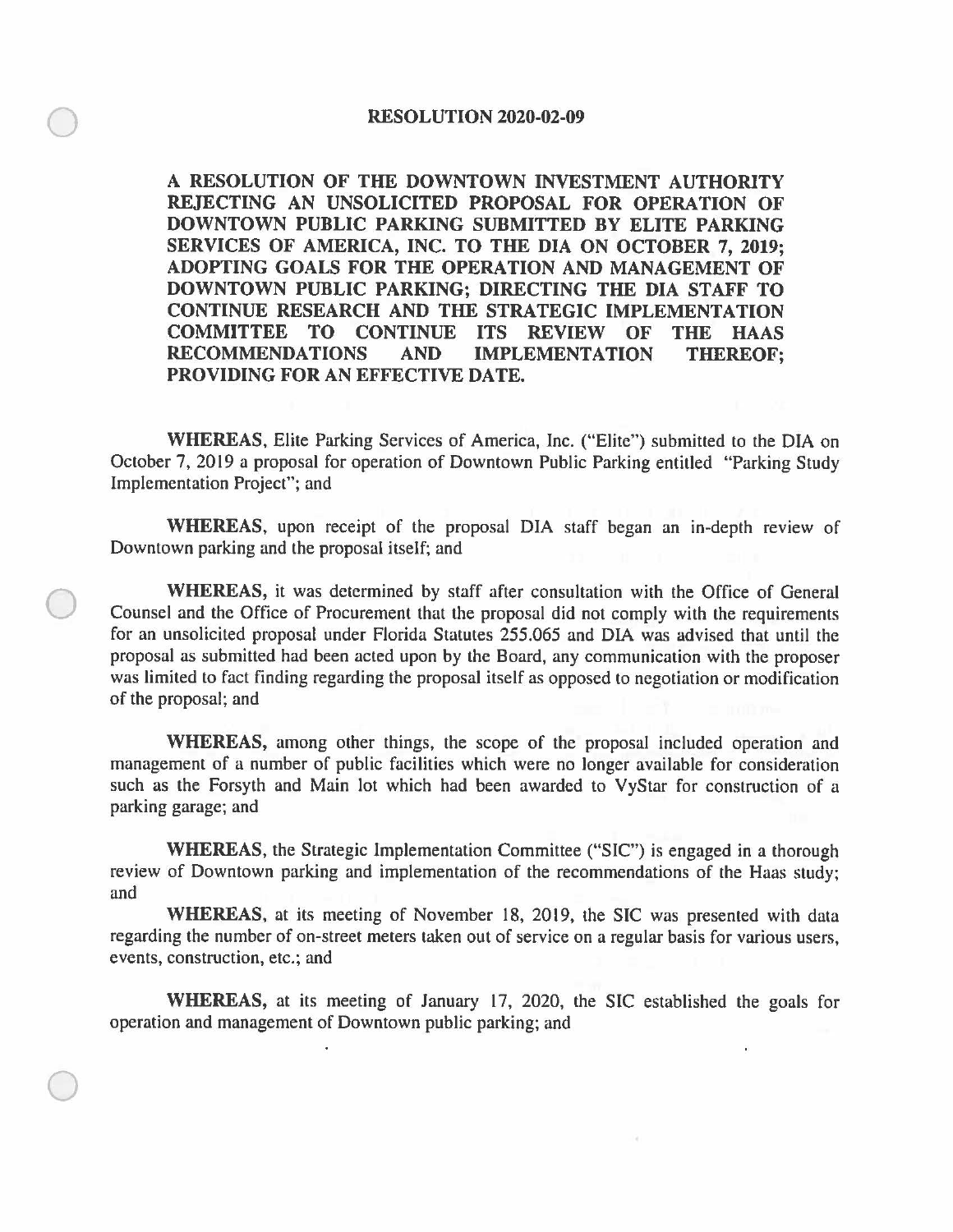WHEREAS, at its meeting of January 17, 2020, SIC discussed at length the status of current on-street parking within Downtown and among other things, authorized DIA to proceed with procurement of a mobile application compatible with our current digital meters at no cost to the City and to retain the current digital meters in lieu of replacing them with kiosks at this time given the recent capital investment in the replacement and upgrades of the meters and their useful life as well as the fact that the meters combined with the app will provide maximum customer flexibility; and

**WHEREAS,** the SIC agreed that retention of DIA control over the pricing of on-street parking and the use of the curbside lane for parking, pedestrians or other needs of the Downtown was critical in the quickly changing mobility environment and in order to facilitate the redevelopment of Downtown; and

**WHEREAS,** as a result of the decisions made by the SIC which further departed from the scope of the proposal submitted by Elite; SIC formally voted at its January 17, 2019 meeting to recommend that the DIA reject the unsolicited proposal submitted by Elite.

**NOW THEREFORE, BE IT RESOLVED,** by the Downtown Investment Authority:

**Section 1.** The DIA finds that the recitals set forth above are true and correct and are incorporated herein by this reference.

**Section 2.** The unsolicited proposal submitted by Elite to the DIA on October 7, 2019 for operation of Downtown Public Parking entitled "Parking Study Implementation Project" is hereby formally rejected.

**Section 3.** The SIC shall continue its work to determine what aspects of the parking study are recommended for implementation and identify which of the recommendations advanced for implementation may be appropriate for outsourcing to an operator or vendor.

**Section 4.** The goals for management and operation of Downtown public parking are as follows:

- A. Manage parking inventory to
	- I. Encourage growth and redevelopment downtown prioritizing residential growth, retail activation and job growth in that order

 $\bigcirc$ 

 $\bigcirc$ 

- 2. Generate sufficient income to maintain and modernize facilities
- 3. Insure City employees have access to parking and/or shuttle services for City buildings
- B. Provide Safe, Clean, Modem facilities and Equipment that provide our customers with convenient parking options
- C. Provide signage, wayfinding, apps and other means to make available parking easy to find